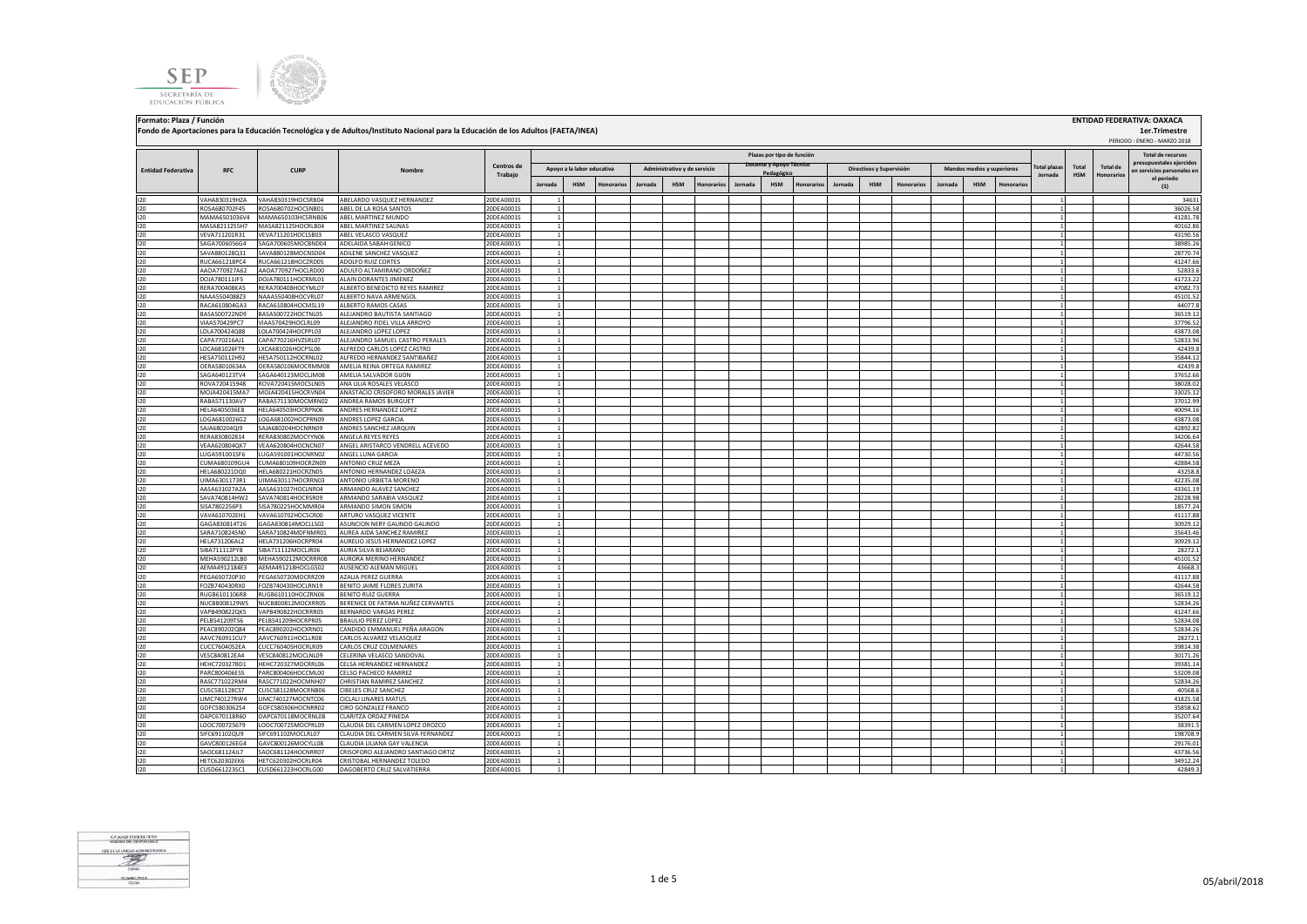| 120        | MAGD530225JB0                  | MAGD530225MOCNLL02                       | DALIA VICTORIA MANZANARES GIL                  | 20DEA0001S               |  |  |  |  |  |  |  | 38436.51          |
|------------|--------------------------------|------------------------------------------|------------------------------------------------|--------------------------|--|--|--|--|--|--|--|-------------------|
|            |                                |                                          |                                                |                          |  |  |  |  |  |  |  |                   |
| 120        | DIMD700627M67                  | DIMD700627HOCZRR07                       | DARIO DIAZ MARTINEZ                            | 20DEA0001S               |  |  |  |  |  |  |  | 42619.8           |
| 120        | GAAD7505058R2                  | GAAD750505HOCRNV03                       | DAVID GARCIA ANGEL                             | 20DEA0001S               |  |  |  |  |  |  |  | 42439.8           |
| 120        | AELD701122UF4                  | AELD701122MVZRPL09                       | DOLORES ARELLANO LOPE                          | 20DEA0001S               |  |  |  |  |  |  |  | 34223.5           |
|            |                                |                                          |                                                |                          |  |  |  |  |  |  |  |                   |
| 120        | HESD620525LU7                  | HESD620525MOCRNM06                       | DOMITILA HERNANDEZ SANCHEZ                     | 20DEA0001S               |  |  |  |  |  |  |  | 41281.78          |
| 120        | RACD610701TU6                  | RACD610701MOCMRR07                       | DORA MARTHA RAMIREZ CRUZ                       | 20DEA0001S               |  |  |  |  |  |  |  | 44737.52          |
| 120        | OIRE5802056H6                  | OIRE580205HOCRBD09                       | <b>EDUARDO FELIPE ORTIZ ROBLES</b>             | 20DEA0001S               |  |  |  |  |  |  |  | 39609.66          |
|            |                                |                                          |                                                |                          |  |  |  |  |  |  |  |                   |
| 120        | OAGE860730RE6                  | OAGE860730HOCRTD05                       | EDUARDO ORDAZ GUTIERREZ                        | 20DEA0001S               |  |  |  |  |  |  |  | 28562.            |
| 120        | LOVE741027LG9                  | LOVE741027HOCPLD04                       | EDUARDO REY LOPEZ VILLAVICENCIO                | 20DEA0001S               |  |  |  |  |  |  |  | 29551.78          |
| 120        | VAME761014UF8                  | VAME761014HOCSRD09                       | EDUARDO VASQUEZ MORGAN                         | 20DEA0001S               |  |  |  |  |  |  |  | 39643.78          |
|            |                                |                                          |                                                |                          |  |  |  |  |  |  |  |                   |
| 120        | VEAE611115DZ0                  | VEAE611115HDFRLD01                       | EDUARDO VERDUZCO ALCALA                        | 20DEA0001S               |  |  |  |  |  |  |  | 37425.68          |
| 120        | MACF610812ID7                  | MACF610812MOCTRL01                       | <b>IFNA MATUS CRUZ</b>                         | 20DEA0001S               |  |  |  |  |  |  |  | 41030.7           |
| 120        | RANE720804PU6                  | RANE720804HOCMCL06                       | ELEUTERIO RAMIREZ NICOLAS                      | 20DEA0001S               |  |  |  |  |  |  |  | 32918.7           |
|            |                                |                                          |                                                |                          |  |  |  |  |  |  |  |                   |
| 120        | CAVE730510J34                  | CAVE730510MOCHCL01                       | ELIA CHACON VICENTE                            | 20DEA0001S               |  |  |  |  |  |  |  | 36560.18          |
| 120        | JAOE570420U37                  | JAOE570420MOCRRL05                       | ELIA JARQUIN ORTIZ                             | 20DEA0001S               |  |  |  |  |  |  |  | 32608.72          |
| 120        | GAME670305JJ4                  | GAME670305MOCRRL09                       | ELIZABETH GARCIA MARTINEZ                      | 20DEA0001S               |  |  |  |  |  |  |  | 44149.            |
|            |                                |                                          |                                                |                          |  |  |  |  |  |  |  |                   |
| 120        | ROEL640123E63                  | ROXE640123MOCJXL06                       | ELIZABET ROJAS                                 | 20DEA0001S               |  |  |  |  |  |  |  | 41825.58          |
| 120        | LECE540605AN2                  | LECE540605MOCNRL06                       | ELOISA JOSEFINA LEON CRUZ                      | 20DEA0001S               |  |  |  |  |  |  |  | 28779.9           |
| 120        | LOSE641115LZ7                  | LOSE641115MOCPNL01                       | ELPIDIA LOPEZ SANTIAGO                         | 20DEA0001S               |  |  |  |  |  |  |  | 40370.7           |
|            |                                |                                          |                                                |                          |  |  |  |  |  |  |  |                   |
| 120        | JICE590225TP9                  | JICE590225MOCMBL06                       | ELVIRA CECILIA JIMENEZ CABALLERO               | 20DEA0001S               |  |  |  |  |  |  |  | 29714.24          |
| 120        | RESE540714UM8                  | RESE540714HOCYNM03                       | <b>EMILIANO REYES SANTIAGO</b>                 | 20DEA0001S               |  |  |  |  |  |  |  | 40838.1           |
| 120        | BALE730714AD7                  | BALE730714HOCTPN00                       | ENRIQUE BAUTISTA LOPEZ                         | 20DEA0001S               |  |  |  |  |  |  |  | 46234.32          |
|            |                                |                                          |                                                |                          |  |  |  |  |  |  |  |                   |
| 120        | AFAF711116A45                  | AFAF711116HOCLVN09                       | ENRIQUE MAGNO ALEXANDRES AVENDAÑO              | 20DEA0001S               |  |  |  |  |  |  |  | 42030.36          |
| 120        | RUSE630122PI8                  | RUSE630122HOCZNP00                       | EPIFANIO ANTONIO RUIZ SANTIAGO                 | 20DEA0001S               |  |  |  |  |  |  |  | 33979.1           |
| 120        | EOPE560130A77                  | EOPE560130HOCLBP00                       | <b>FPIFANIO FLORES PLIEBLITA</b>               | 20DEA0001S               |  |  |  |  |  |  |  | 43054.08          |
|            |                                |                                          |                                                |                          |  |  |  |  |  |  |  |                   |
| 120        | SABE760410PJ9                  | SABE760410MOCNZR06                       | ERIKA ADRIANA SANCHEZ BAEZ                     | 20DEA0001S               |  |  |  |  |  |  |  | 52834.0           |
| 120        | LOOE720214DS2                  | LOOE720214MOCPRR06                       | ERIKA PATRICIA LOPEZ OROZCO                    | 20DEA0001S               |  |  |  |  |  |  |  | 39541.4           |
| 120        | GOPE610511J59                  | GOPE610511HOCNRR06                       | ERNESTO GONZALEZ PERALTA                       | 20DEA0001S               |  |  |  |  |  |  |  | 45796.52          |
|            |                                |                                          |                                                |                          |  |  |  |  |  |  |  |                   |
| 120        | CAME700228B57                  | CAME700228HOCSNS03                       | ESEQUIAS CASTILLO MONTERO                      | 20DEA0001S               |  |  |  |  |  |  |  | 37459.8           |
| 120        | MAMX720608I93                  | MXME720608MOCRTS02                       | SPERANZA MARTINEZ MATUS                        | 20DEA0001S               |  |  |  |  |  |  |  | 38391.            |
| 120        | AAVE610921RK5                  | AAVE610921MOCRSS07                       | ESTHER ARAGON VASQUEZ                          | 20DEA0001S               |  |  |  |  |  |  |  | 41657.            |
|            |                                |                                          |                                                |                          |  |  |  |  |  |  |  |                   |
| 120        | AUAE641102KF8                  | AUAE641102HOCGLD00                       | EUDOXIO AGUILAR ALTAMIRANO                     | 20DEA0001S               |  |  |  |  |  |  |  | 43429.4           |
| 120        | REPE631210J56                  | REPE631210MOCYRL02                       | EULALIA REYES PEREZ                            | 20DEA0001S               |  |  |  |  |  |  |  | 38382.52          |
|            | NOME570303FB1                  |                                          |                                                |                          |  |  |  |  |  |  |  | 40568.6           |
| 120        |                                | NOME570303MOCLNV02                       | EVELIA DEVORA NOLASCO MENDEZ                   | 20DEA0001S               |  |  |  |  |  |  |  |                   |
| 120        | RAAF6506115R3                  | RAAF650611MOCMZS03                       | <b>FAUSTINA RAMIREZ AZCONA</b>                 | 20DEA0001S               |  |  |  |  |  |  |  | 41825.58          |
| 120        | MAPF580215Q33                  | MAPF580215HOCRRS00                       | <b>FAUSTINO MARTINEZ PEREZ</b>                 | 20DEA0001S               |  |  |  |  |  |  |  | 44077.            |
| 120        | GUCF571020QL8                  | GUCF571020HOCTNL07                       | FELICIANO GUTIERREZ CONTRERAS                  | 20DEA0001S               |  |  |  |  |  |  |  | 47119.62          |
|            |                                |                                          |                                                |                          |  |  |  |  |  |  |  |                   |
| 120        | HEZF670206C56                  | HEZF670206HOCRRL06                       | FELIPE DE JESUS HEREDIA ZARATE                 | 20DEA0001S               |  |  |  |  |  |  |  | 40813.38          |
| 120        | SAFF701120411                  | SAFF701120MOCNNL09                       | FELISA SANTANA FUENTES                         | 20DEA0001S               |  |  |  |  |  |  |  | 42030.3           |
|            |                                |                                          |                                                |                          |  |  |  |  |  |  |  |                   |
| 120        | SASF600530QK2                  | SASF600530HOCNNR06                       | FERNANDO SANCHEZ SANCHEZ                       | 20DEA0001S               |  |  |  |  |  |  |  | 36519.1           |
| 120        | <b>HFMF741112KP9</b>           | HEME741112MOCRRD04                       | FIDELINA HERNANDEZ MERINO                      | 20DEA0001S               |  |  |  |  |  |  |  | 41689.            |
| 120        | VAPF700302642                  | VAPF700302MOCLRL01                       | FLOR INES VALENCIA PEREZ                       | 20DEA0001S               |  |  |  |  |  |  |  | 35715.14          |
| 120        |                                |                                          | FRANCISCA GUILLERMINA GARCIA LOPEZ             |                          |  |  |  |  |  |  |  |                   |
|            | GALF7301112S5                  | GALF730111MOCRPR03                       |                                                | 20DEA0001S               |  |  |  |  |  |  |  | 42030.36          |
| 120        | OMF6504039G1                   | LOMF650403MOCPJR07                       |                                                |                          |  |  |  |  |  |  |  |                   |
|            |                                |                                          |                                                |                          |  |  |  |  |  |  |  |                   |
|            |                                |                                          | RANCISCA OFELIA LOPEZ MEJIA                    | 20DEA0001S               |  |  |  |  |  |  |  | 42850.49          |
| 120        | RICF691004R13                  | RICF691004MOCSRR00                       | FRANCISCA RIOS CRUZ                            | 20DEA0001S               |  |  |  |  |  |  |  | 32121.2           |
| 120        | GAAF6806043C1                  | GAAF680604HOCLGR01                       | FRANCISCO GALLARDO AGUILAR                     | 20DEA0001S               |  |  |  |  |  |  |  | 37633.7           |
| 120        | GACF571004GI7                  | GACF571004HOCRHR01                       | FRANCISCO GARCIA CHIÑAS                        | 20DEA0001S               |  |  |  |  |  |  |  | 52833.96          |
|            |                                |                                          |                                                |                          |  |  |  |  |  |  |  |                   |
| 120        | RERF640714MT0                  | RERF640714HOCYMR06                       | RANCISCO REYES RAMIREZ                         | 20DEA0001S               |  |  |  |  |  |  |  | 47119.62          |
| 120        | SAGF581027710                  | SAGF581027HOCNRR04                       | FRUMENCIO SANTIAGO GARCIA                      | 20DEA0001S               |  |  |  |  |  |  |  | 45556.5           |
| 120        | MOGG820814NN5                  | MOGG820814MOCRMB07                       | GABRIELA ROSALBA MORALES GOMEZ                 | 20DEA0001S               |  |  |  |  |  |  |  | 36494             |
|            |                                |                                          |                                                |                          |  |  |  |  |  |  |  |                   |
| 120        | LORG610918UD7                  | LORG610918HOCPDN07                       | <b>GENARO LOPEZ RODRIGUEZ</b>                  | 20DEA0001S               |  |  |  |  |  |  |  | 46401.52          |
| 120        | SICG6111051N5                  | SICG611105HOCLRR01                       | <b>GERARDO SILVA CERVANTES</b>                 | 20DEA0001S               |  |  |  |  |  |  |  | 40576.5           |
| 120        | SOLG690528TF0                  | SOLG690528HOCSPR03                       | GERMAN SOSA LOPEZ                              | 20DEA0001S               |  |  |  |  |  |  |  | 43224.68          |
|            |                                |                                          |                                                |                          |  |  |  |  |  |  |  |                   |
| 120        | MEMG500619699                  | MEMG500619HOCNRR03                       | GERVASIO MENDOZA MARTINEZ                      | 20DEA0001S               |  |  |  |  |  |  |  | 43054.0           |
| 120        | HEDG730227D28                  | HEDG730227HOCRZL06                       | <b>GILBERTO HERNANDEZ DIAZ</b>                 | 20DEA0001S               |  |  |  |  |  |  |  | 42235.08          |
|            | PALG790223FB4                  | PALG790223MOCCPV09                       | GIOVANNA PAOLA PACHECO LOPEZ                   |                          |  |  |  |  |  |  |  | 29816.96          |
| 120        |                                |                                          |                                                | 20DEA0001S               |  |  |  |  |  |  |  |                   |
| 120        | SARG681003E78                  | SARG681003MOCNSS02                       | GISELA SANDOVAL ROSALES                        | 20DEA0001S               |  |  |  |  |  |  |  | 41042.8           |
| 120        | COLG761231BD1                  | COLG761231MOCRYL08                       | <b>GLADYS JACCIRY CORTEZ LEYVA</b>             | 20DEA0001S               |  |  |  |  |  |  |  | 34963.9           |
| 120        | CUGG650417G39                  | CUGG650417MOCRTL09                       | <b>GLORIA GUADALUPE CRUZ GUTIERREZ</b>         | 20DEA0001S               |  |  |  |  |  |  |  | 37186.8           |
|            |                                |                                          |                                                |                          |  |  |  |  |  |  |  |                   |
| 120        | SIRG5212064RA                  | SIRG521206MOCLZL05                       | <b>GLORIA LOURDES SILVA RUIZ</b>               | 20DEA0001S               |  |  |  |  |  |  |  | 44077.            |
| 120        | CUGG6004177EA                  | CUGG600417MOCRRL02                       | <b>GLORIA REBECA CRUZ GARCIA</b>               | 20DEA0001S               |  |  |  |  |  |  |  | 43224.68          |
| 120        | SACG6309299K0                  | SACG630929HJCLRN06                       | GONZALO SALGADO CARBALLO                       | 20DEA0001S               |  |  |  |  |  |  |  | 33929             |
|            |                                |                                          |                                                |                          |  |  |  |  |  |  |  |                   |
| 120        | EARG740312GR1                  | EARG740312HOCVZR08                       | <b>GREGORIO EVANGELISTA RUIZ</b>               | 20DEA0001S               |  |  |  |  |  |  |  | 52834.26          |
| 120        | CUCG681108KR1                  | CUCG681108MOCRSD04                       | <b>GUADALUPE CRUZ CASTRO</b>                   | 20DEA0001S               |  |  |  |  |  |  |  | 43463.58          |
| 120        | LOCG650407U15                  | LOCG650407MOCPRD05                       | GUADALUPE LOPEZ CARRASCO                       | 20DEA0001S               |  |  |  |  |  |  |  | 46418.41          |
|            | MITG661021CH3                  | MITG661021MOCRRD01                       | <b>GUADALUPE MIRANDA TERAN</b>                 | 20DEA0001S               |  |  |  |  |  |  |  | 43873.08          |
| 120        |                                |                                          |                                                |                          |  |  |  |  |  |  |  |                   |
| 120        | ZOHG720608NS8                  | ZOHG720608HDFRBL09                       | GUILLERMO IVES ZORRILLA HABANA                 | 20DEA0001S               |  |  |  |  |  |  |  | 35787.7           |
| 120        | VASG600313UP5                  | VASG600313HOCRNL08                       | GUILLERMO VARGAS SANTOS                        | 20DEA0001S               |  |  |  |  |  |  |  | 36720.02          |
|            |                                |                                          |                                                |                          |  |  |  |  |  |  |  |                   |
| 120        | MARG6901078GA                  | MARG690107HOCRJS05                       | GUSTAVO GUILLERMO MARTINEZ ROJAS               | 20DEA0001S               |  |  |  |  |  |  |  | 27865.86          |
| 120        | BARH901124PN5                  | BARH901124HOCRSB02                       | HEBER ESAU BARRIGA RIOS                        | 20DEA0001S               |  |  |  |  |  |  |  | 37357.44          |
| 120        | HERH580904K48                  | HERH580904HGRRZC08                       | HECTOR JAVIER HERNANDEZ RUIZ                   | 20DEA0001S               |  |  |  |  |  |  |  | 40568.            |
|            |                                |                                          |                                                |                          |  |  |  |  |  |  |  |                   |
| 120        | LOAH641025SN2                  | LOAH641025HOCPNC08                       | HECTOR LOPEZ ANTONIO                           | 20DEA0001S               |  |  |  |  |  |  |  | 43327.06          |
| 120        | GUDH680108EC7                  | GUDH680108HOCTZL01                       | HELADIO GUTIERREZ DIAZ                         | 20DEA0001S               |  |  |  |  |  |  |  | 47156.36          |
| 120        | AAAH661028RL7                  | AAAH661028MOCRRR00                       | HERMELINDA EMELIA ARAGON ARANGO                | 20DEA0001S               |  |  |  |  |  |  |  | 40568.6           |
|            |                                |                                          |                                                |                          |  |  |  |  |  |  |  |                   |
| 120        | LOCH780529JC7                  | LOCH780529HOCPRR03                       | HIRAM LOPEZ CARRASCO                           | 20DEA0001S               |  |  |  |  |  |  |  | 41825.58          |
| 120        | SARH771127QB6                  | SARH771127MOCLDR06                       | HORTENSIA SALVADOR RODRIGUEZ                   | 20DEA0001S               |  |  |  |  |  |  |  | 33664.96          |
| 120        | ROVH580406P33                  | ROVH580406HOCSSM02                       | HUMBERTO JULIAN ROSETTE VASQUEZ                | 20DEA0001S               |  |  |  |  |  |  |  | 38074.0           |
|            |                                |                                          |                                                |                          |  |  |  |  |  |  |  |                   |
| 120        | RESI7509116Z0                  | RESI750911MOCYNL00                       | <b>ILSE REYES SANTIAGO</b>                     | 20DEA0001S               |  |  |  |  |  |  |  | 28315.95          |
| 120        | BARI611017RGA                  | BARI611017MOCTMN02                       | <b>INES BAUTISTA RAMIREZ</b>                   | 20DEA0001S               |  |  |  |  |  |  |  | 29917.36          |
| 120        | CUGI5611161CA                  | CUGI561116MOCRRN02                       | <b>INES CRUZ GARCIA</b>                        | 20DEA0001S               |  |  |  |  |  |  |  | 37999.6           |
|            | ROAI6903177G4                  |                                          |                                                |                          |  |  |  |  |  |  |  |                   |
| 120        |                                | ROAI690317MOCDRR00                       | IRLANDA GERTRUDIS RODRIGUEZ ARAGON             | 20DEA0001S               |  |  |  |  |  |  |  | 35225.08          |
| 120        | AAPI850527V84                  | AAPI850527MOCRCR04                       | IRMA ARAGON PACHECO                            | 20DEA0001S               |  |  |  |  |  |  |  | 32093.0           |
| 120<br>120 | GAT1700220R64<br>HFHI660424P63 | GATI700220MOCRMR07<br>HEHI660424MOCRRR03 | IRMA GARCIA TAMAYO<br>IRMA HERNANDEZ HERNANDEZ | 20DEA0001S<br>20DEA0001S |  |  |  |  |  |  |  | 43497.<br>40568.6 |

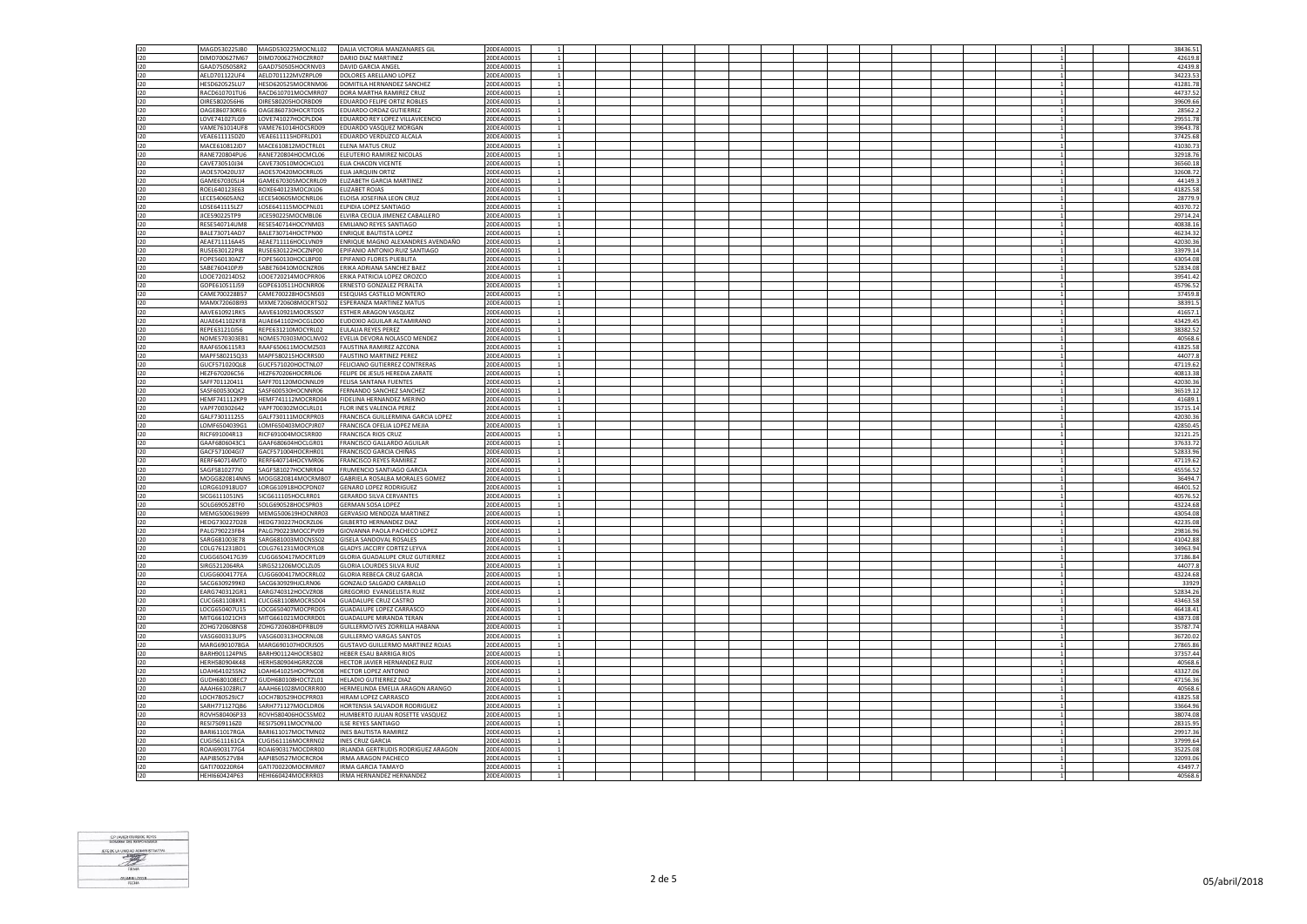| 120        | PAC1710506OF6                  | PACI710506MOCSNS03                       | <b>ISAREL PASTOR CONTRERAS</b>                            | 20DEA0001S               |  |  |  |  |  |  |                | 34160.66            |
|------------|--------------------------------|------------------------------------------|-----------------------------------------------------------|--------------------------|--|--|--|--|--|--|----------------|---------------------|
| 120        | AAMI760421KP2                  | AAMI760421MOCLRS02                       | ISELA ALEJANDRA ALVAREZ MORENO                            | 20DEA0001S               |  |  |  |  |  |  |                | 37203.98            |
|            |                                |                                          |                                                           |                          |  |  |  |  |  |  |                |                     |
| 120        | OOL1721127RF9                  | 0011721127MOCRPS05                       | ISELA OROZCO LOPEZ                                        | 20DEA0001S               |  |  |  |  |  |  | $\overline{1}$ | 43630.62            |
| 120        | CAG1441217LT5                  | CAGI441217HOCSRS06                       | ISRAEL CASTILLEJOS GARCIA                                 | 20DEA0001S               |  |  |  |  |  |  |                | 37255.08            |
|            |                                |                                          |                                                           |                          |  |  |  |  |  |  |                |                     |
| 120        | SISI7611031L3                  | SISI761103HOCLNS05                       | <b>ISRAEL SILVA SANTOS</b>                                | 20DEA0001S               |  |  |  |  |  |  | $\overline{1}$ | 39982.8             |
| 120        | MARI780504T25                  | MARI780504HOCRSV08                       | <b>IVAN MARTINEZ RIOS</b>                                 | 20DEA0001S               |  |  |  |  |  |  |                | 42303.32            |
|            |                                |                                          |                                                           |                          |  |  |  |  |  |  |                |                     |
| 120        | LOGJ5909045I0                  | LOGJ590904HOCPMM07                       | JAIME LOPEZ GOMEZ                                         | 20DEA0001S               |  |  |  |  |  |  |                | 43464.68            |
| 120        | ZAMJ7005021V0                  | ZAMJ700502HOCVRM03                       | JAIME ZAVALETA MIRANDA                                    | 20DEA0001S               |  |  |  |  |  |  |                | 43260.6             |
| 120        | GORJ681203GH6                  |                                          |                                                           |                          |  |  |  |  |  |  |                |                     |
|            |                                | GORJ681203HOCNZV07                       | JAVIER GONZALEZ RUIZ                                      | 20DEA0001S               |  |  |  |  |  |  |                | 44060.34            |
| 120        | IURJ811203V25                  | IURJ811203HOCTYV01                       | JAVIER ITURBIDE REYES                                     | 20DEA0001S               |  |  |  |  |  |  | $\mathbf{1}$   | 52834.26            |
| 120        | MEDJ630930RG6                  | MEDJ630930HOCRZR00                       | JERONIMO MANUEL MERINO DIAZ                               | 20DEA0001S               |  |  |  |  |  |  |                | 42235.08            |
|            |                                |                                          |                                                           |                          |  |  |  |  |  |  |                |                     |
| 120        | TOPJ741111UZ4                  | TOPJ741111HOCRRS00                       | JESUS MARTIN TORRES PEREZ                                 | 20DEA0001S               |  |  |  |  |  |  |                | 42849.3             |
| 120        | DEGJ730102RL5                  | DEGJ730102HOCSRS04                       | JESUS RANGEL DESALES GUERACH                              | 20DEA0001S               |  |  |  |  |  |  |                | 42064.48            |
|            |                                |                                          |                                                           |                          |  |  |  |  |  |  |                |                     |
| 120        | AACJ640605G59                  | AACJ640605HOCLRR02                       | JORGE ALFARO CORTES                                       | 20DEA0001S               |  |  |  |  |  |  |                | 43668.              |
| 120        | BALJ7408013A9                  | BALJ740801HOCRPR03                       | JORGE BARENCA LÓPEZ                                       | 20DEA0001S               |  |  |  |  |  |  |                | 53358.96            |
|            |                                |                                          |                                                           |                          |  |  |  |  |  |  |                |                     |
| 120        | CAAN7804215R6                  | CAXA780421HOCHXN02                       | JOSE ANTONIO CHAVEZ                                       | 20DEA0001S               |  |  |  |  |  |  |                | 42235.0             |
| 120        | OIPJ690319IK2                  | OIPJ690319MOCRNS06                       | JOSEFA ORTIZ PANTOJA                                      | 20DEA0001S               |  |  |  |  |  |  |                | 43438.              |
|            |                                |                                          |                                                           |                          |  |  |  |  |  |  |                |                     |
| 120        | JULJ8503299J6                  | JULJ850329HOCRLS05                       | JOSE JUAREZ LLAMAS                                        | 20DEA0001S               |  |  |  |  |  |  |                | 52833.96            |
| 120        | CASL7004278W3                  | CASL700427HOCSNS03                       | JOSE LUIS CASTILLEJOS SANTIAGO                            | 20DEA0001S               |  |  |  |  |  |  |                | 42235.08            |
|            |                                |                                          |                                                           |                          |  |  |  |  |  |  |                |                     |
| 120        | MAQL560814GK3                  | MAQL560814HOCRRS03                       | JOSE LUIS MARTINEZ QUIROZ                                 | 20DEA0001S               |  |  |  |  |  |  |                | 35534.65            |
| 120        | PAML7306075K6                  | PAML730607HOCDLS00                       | JOSE LUIS PADILLA MILAN                                   | 20DEA0001S               |  |  |  |  |  |  |                | 42235.08            |
|            | VIHL730329D7A                  |                                          | JOSE LUIS VILLEGAS HERRERA                                | 20DEA0001S               |  |  |  |  |  |  |                |                     |
| 120        |                                | VIHL730329HOCLRS03                       |                                                           |                          |  |  |  |  |  |  |                | 31275.94            |
| 120        | GUMJ680814RK8                  | GUMJ680814MOCTRN02                       | JUANA BELEM GUTIERREZ MORALES                             | 20DEA0001S               |  |  |  |  |  |  |                | 41757.34            |
| 120        | AARJ620624MZ5                  | AARJ620624HOCPMN05                       | JUAN APARICIO RAMIREZ                                     | 20DEA0001S               |  |  |  |  |  |  |                | 30699.36            |
|            |                                |                                          |                                                           |                          |  |  |  |  |  |  |                |                     |
| 120        | LOGJ680624MYA                  | LOGJ680624HOCPNN02                       | JUAN CARLOS LOPEZ GONZALEZ                                | 20DEA0001S               |  |  |  |  |  |  | $\mathbf{1}$   | 43873.08            |
| 120        | SASJ720505R53                  | SASJ720505HDFNNN02                       | JUAN GABRIEL SAN JUAN SAN JUAN                            | 20DEA0001S               |  |  |  |  |  |  |                | 43668.3             |
|            |                                |                                          |                                                           |                          |  |  |  |  |  |  |                |                     |
| 120        | SAHJ7012204J7                  | SAHJ701220HOCNRN00                       | JUAN JOSE SANTIAGO HERNANDEZ                              | 20DEA0001S               |  |  |  |  |  |  |                | 43361.19            |
| 120        | SAM16612273N1                  | SAM1661227HOCNIN09                       | IUAN PASCUAL SANTIAGO MEIIA                               | 20DEA0001S               |  |  |  |  |  |  | $\overline{1}$ | 43054.08            |
|            |                                |                                          |                                                           |                          |  |  |  |  |  |  |                |                     |
| 120        | HERJ721022OP9                  | HERJ721022HOCRYN07                       | JUAN SANTIAGO HERNANDEZ REYES                             | 20DEA0001S               |  |  |  |  |  |  |                | 43908.3             |
| 120        | GAHJ7506198Z9                  | GAHJ750619HOCNRL02                       | JULIAN FILIBERTO GANDARILLAS HERNANDEZ                    | 20DEA0001S               |  |  |  |  |  |  | $\overline{1}$ | 52833.96            |
|            |                                |                                          |                                                           |                          |  |  |  |  |  |  |                |                     |
| 120        | LOGJ6502272F3                  | LOGJ650227HOCPLL02                       | JULIO CESAR LOPEZ GALVEZ                                  | 20DEA0001S               |  |  |  |  |  |  |                | 39200.16            |
| 120        | JUZJ7605064H3                  | JUZJ760506HOCRVS07                       | JUSTINO ORLANDO JUAREZ ZAVALETA                           | 20DEA0001S               |  |  |  |  |  |  |                | 36333.72            |
|            |                                |                                          |                                                           |                          |  |  |  |  |  |  |                |                     |
| 120        | VACJ8002197J3                  | VACJ800219HOCLSS01                       | JUSTINO VALDEZ CISNEROS                                   | 20DEA0001S               |  |  |  |  |  |  |                | 28562.2             |
| 120        | ROVL500215KT2                  | ROVL500215HOCDLM09                       | LAMBERTO RODRIGUEZ VILLASEÑOR                             | 20DEA0001S               |  |  |  |  |  |  |                | 43258.8             |
|            |                                |                                          |                                                           |                          |  |  |  |  |  |  |                |                     |
| 120        | AOSL6102013P2                  | AOSL610201MOCLNR04                       | LAURA VICTORIA ALCOZER SANCHEZ                            | 20DEA0001S               |  |  |  |  |  |  |                | 35963.48            |
| 120        | VIAL6908017G5                  | VIAL690801HOCLNN06                       | LEONEL VILLEGAS ANGELES                                   | 20DEA0001S               |  |  |  |  |  |  |                | 37459.8             |
|            |                                |                                          |                                                           |                          |  |  |  |  |  |  |                |                     |
| 120        | CARL580914JT5                  | CARL580914MOCSML03                       | LILIA CASTILLO ROMERO                                     | 20DEA0001S               |  |  |  |  |  |  |                | 38893.08            |
| 120        | VIHL860812N59                  | VIHL860812MOCLRR01                       | LORENA SOCORRO VILLAGOMEZ HERRERA                         | 20DEA0001S               |  |  |  |  |  |  |                | 28068.98            |
|            |                                |                                          |                                                           |                          |  |  |  |  |  |  |                |                     |
| 120        | SAPL391210D19                  | SAPL391210MOCNLR08                       | LORETO GRACIELA SANTIAGO PALMA                            | 20DEA0001S               |  |  |  |  |  |  |                | 37255.08            |
| 120        | OIPL630211I76                  | OIPL630211MOCRRR00                       | LOURDES ORTIZ PEREZ                                       | 20DEA0001S               |  |  |  |  |  |  |                | 43907.2             |
|            |                                |                                          |                                                           |                          |  |  |  |  |  |  |                |                     |
| 120        | PELU6001079G5                  | PEXL600107HOCRXC02                       | LUCIANO JULIAN PEREZ                                      | 20DEA0001S               |  |  |  |  |  |  | $\overline{1}$ | 43224.68            |
| 120        | PECL830417329                  | PECL830417HOCRBS05                       | LUIS ALBERTO PEREA CABRERA                                | 20DEA0001S               |  |  |  |  |  |  | $\mathbf{1}$   | 52833.96            |
|            |                                |                                          |                                                           |                          |  |  |  |  |  |  |                |                     |
| 120        | OASL630910SA3                  | OASL630910HOCRNS07                       | LUIS ANGEL ORDAZ SANTIAGO                                 | 20DEA0001S               |  |  |  |  |  |  |                | 42509.2             |
| 120        | <b>PEGL650921NC8</b>           | PEGL650921HOCRRS04                       | <b>LUIS ARTURO PEREZ GARCIA</b>                           | 20DEA0001S               |  |  |  |  |  |  | $\overline{1}$ | 53433.96            |
| 120        |                                |                                          |                                                           | 20DEA0001S               |  |  |  |  |  |  |                | 42064.48            |
|            | GOCL5306113T1                  | GOCL530611HOCMSS00                       | LUIS RAFAEL GOMEZ CASTILLO                                |                          |  |  |  |  |  |  |                |                     |
| 120        | SAZL681127268                  | SAZL681127HOCNRS06                       | <b>LUIS VIRGILIO SANTOS ZARATE</b>                        | 20DEA0001S               |  |  |  |  |  |  | $\overline{1}$ | 42619.8             |
|            |                                |                                          |                                                           |                          |  |  |  |  |  |  |                |                     |
| 120        | SALU7003208L4                  | SAXL700320MOCNXZ06                       | LUZ MARIA DOLORES SANCHEZ                                 | 20DEA0001S               |  |  |  |  |  |  |                | 38028.02            |
| 120        | RAAM6703046T9                  | RAAM670304MOCMNN08                       | MANUELA RAMIREZ ANTONIO                                   | 20DEA0001S               |  |  |  |  |  |  |                | 44077.8             |
| 120        | BEAM6402169E2                  | BEAM640216HOCRNN08                       | MANUEL BERNAL ANTONIO                                     | 20DEA0001S               |  |  |  |  |  |  |                | 43668.3             |
|            |                                |                                          |                                                           |                          |  |  |  |  |  |  |                |                     |
| 120        | MOHM621223UJ8                  | MOHM621223HOCRRN02                       | MANUEL MORGAN HERNANDEZ                                   | 20DEA0001S               |  |  |  |  |  |  |                | 37289.2             |
| 120        | VIRM630326K46                  |                                          | MANUEL VIVEROS RAMIREZ                                    | 20DEA0001S               |  |  |  |  |  |  |                | 43258.8             |
|            |                                | VIRM630326HOCVMN00                       |                                                           |                          |  |  |  |  |  |  |                |                     |
| 120        |                                |                                          | MOSM630525QJ4 MOSM630525MOCNSR04 MARCELA MONTERROSA SOSA  | 20DEA0001S               |  |  |  |  |  |  |                | 45556.52            |
| 120        | AOSM610109R5A                  | AOSM610109MOCNNR08                       | MARCELINA ANTONIO SANTOS                                  | 20DEA0001S               |  |  |  |  |  |  |                |                     |
|            |                                |                                          |                                                           |                          |  |  |  |  |  |  |                | 43873.08            |
| 120        | RARM560721U6A                  | RARM560721HOCMDR05                       | MARCELINO RAMIREZ RODRIGUEZ                               | 20DEA0001S               |  |  |  |  |  |  |                | 38244.68            |
| 120        | GALM6010238X3                  | GALM601023MOCRNR04                       | MARGARITA LETICIA GARCIA LUNA                             | 20DEA0001S               |  |  |  |  |  |  |                | 40568.6             |
|            |                                |                                          |                                                           |                          |  |  |  |  |  |  |                |                     |
| 120        | JEMM770413CW5                  | JEMM770413HOCSJR00                       | MARGARITO DE JESUS MEJIA                                  | 20DEA0001S               |  |  |  |  |  |  |                | 45570.36            |
| 120        | RIPM6406108C4                  | RIPM640610HOCSLR06                       | MARGARITO RIOS PALACIOS                                   | 20DEA0001S               |  |  |  |  |  |  |                | 48004.92            |
|            |                                |                                          |                                                           |                          |  |  |  |  |  |  |                |                     |
| 120        | MAPC700724R58                  | MAPC700724MOCRRR08                       | MARIA CRISTINA MARTINEZ PEREZ                             | 20DEA0001S               |  |  |  |  |  |  |                | 43873.08            |
| 120        | FEJC720716GW1                  | FEJC720716MOCRMR08                       | MARIA DEL CARMEN FABIOLA FERIA JIMENEZ                    | 20DEA0001S               |  |  |  |  |  |  |                | 27865.8             |
|            |                                |                                          | MARIA DEL CARMEN FUENTES SOLAR                            |                          |  |  |  |  |  |  | $\mathbf{1}$   | 42235.08            |
| 120        | FUSC7603059F9                  | FUSC760305MOCNLR09                       |                                                           | 20DEA0001S               |  |  |  |  |  |  |                |                     |
| 120        | MAMC6609242V3                  | MAMC660924MOCRRR06                       | MARIA DEL CARMEN MARTINEZ MARTINEZ                        | 20DEA0001S               |  |  |  |  |  |  |                | 36354.38            |
| 120        | JASA531102HS5                  | JASA531102MOCCNN00                       | MARIA DE LOS ANGELES JACINTO SANTOS                       | 20DEA0001S               |  |  |  |  |  |  |                | 45556.5             |
|            |                                |                                          |                                                           |                          |  |  |  |  |  |  |                |                     |
| 120        | AUGL551104EJ7                  | AUGL551104MOCGRR09                       | MARIA DE LOURDES AGUIRRE GUERRERO                         | 20DEA0001S               |  |  |  |  |  |  |                | 37287.72            |
| 120        | AACL561201QT9                  | AACL561201MMNYSR09                       | MARIA DE LOURDES AYALA CISNEROS                           | 20DEA0001S               |  |  |  |  |  |  |                | 36559.              |
|            |                                |                                          |                                                           |                          |  |  |  |  |  |  |                |                     |
| 120        | SOFP841030BTA                  | SOFP841030MOCSBL02                       | MARIA DEL PILAR SOSA FABIAN                               | 20DEA0001S               |  |  |  |  |  |  |                | 31679.84            |
| 120        | SICR6305233M0                  | SICR630523MDFRRC00                       | MARIA DEL ROCIO SIERRA CORTES                             | 20DEA0001S               |  |  |  |  |  |  | $\mathbf{1}$   | 36810.21            |
|            |                                |                                          |                                                           |                          |  |  |  |  |  |  |                |                     |
| 120        | BECR591007B48                  | BECR591007MGRRSS01                       | MARIA DEL ROSARIO BERNAL CASTELLANOS                      | 20DEA0001S               |  |  |  |  |  |  |                | 35858.62            |
| 120        | CUGR651007440                  | CUGR651007MOCRRS05                       | MARIA DEL ROSARIO CRUZ GARCIA                             | 20DEA0001S               |  |  |  |  |  |  |                | 38757.88            |
|            |                                |                                          |                                                           |                          |  |  |  |  |  |  |                |                     |
| 120        | IOSE770124SA1                  | JOSE770124MOCSNL00                       | MARIA FLVIRA IOSE SANTIAGO                                | 20DEA0001S               |  |  |  |  |  |  | $\overline{1}$ | 30374.38            |
| 120        | AEEI5612207KA                  | AEEI561220MVZRNS01                       | MARIA ISABEL ARELLANO ENRIQUEZ                            | 20DEA0001S               |  |  |  |  |  |  |                | 42931.              |
|            |                                |                                          |                                                           |                          |  |  |  |  |  |  |                |                     |
| 120        | RALI650221AV2                  | RALI650221MDFMSS00                       | MARIA ISABEL RAMIREZ LUIS                                 | 20DEA0001S               |  |  |  |  |  |  |                | 34558.7             |
| 120        | LOST640114FJ9                  | LOST640114MOCPRR01                       | MARIA TERESA LOPEZ SORIANO                                | 20DEA0001S               |  |  |  |  |  |  |                | 34761.82            |
|            |                                |                                          |                                                           |                          |  |  |  |  |  |  |                |                     |
| 120        |                                | SAMM631226MOCNRR01                       | MARINA MA DE LA LUZ SANTIAGO MARTINEZ                     | 20DEA0001S               |  |  |  |  |  |  |                | 40568.              |
|            | SAMM631226FW9                  |                                          | MARISELA PINEDA CASTILLO                                  | 20DEA0001S               |  |  |  |  |  |  |                | 42439.8             |
| 120        |                                |                                          |                                                           |                          |  |  |  |  |  |  |                |                     |
|            | PICM561128GZ3                  | PICM561128MOCNSR03                       |                                                           |                          |  |  |  |  |  |  |                |                     |
| 120        | MESM7010201H1                  | MESM701020MOCNLR06                       | MARTHA ELENA MENDOZA SILVA                                | 20DEA0001S               |  |  |  |  |  |  |                | 41613.46            |
| 120        | VIRM780808BC6                  | VIRM780808MOCLBR02                       | MARTHA ELENA VILLAVICENCIO ROBLEDO                        | 20DEA0001S               |  |  |  |  |  |  |                | 41816.46            |
|            |                                |                                          |                                                           |                          |  |  |  |  |  |  |                |                     |
| 120        | MACM76082318A                  | MACM760823MOCRRR02                       | MARTINA MARQUEZ CERVANTES                                 | 20DEA0001S               |  |  |  |  |  |  |                | 5663.19             |
|            |                                |                                          |                                                           |                          |  |  |  |  |  |  |                |                     |
| 120        | SARM6803143D4                  | SARM680314MOCVVT02                       | MATILDE MARGARITA SAAVEDRA REVILLA                        | 20DEA0001S               |  |  |  |  |  |  |                | 43873.08            |
| 120        | COAM630504S47                  | COAM630504HOCRLR04                       | MAURO CORTES ALTO                                         | 20DEA0001S               |  |  |  |  |  |  |                | 43873.08            |
| 120        |                                |                                          |                                                           |                          |  |  |  |  |  |  |                |                     |
|            | HECM781122PA4                  | HECM781122HOCRNR02                       | MAURO HERNANDEZ CANSECO                                   | 20DEA0001S               |  |  |  |  |  |  |                | 45570.36            |
| 120        | CUVM711021953                  | CUVM711021HOCRGGO8                       | MIGUEL ALFONSO CURIOCA VEGA                               | 20DEA0001S               |  |  |  |  |  |  |                | 52834.26            |
| 120        | AIPM740928479                  | AIPM740928HOCRRG04                       | MIGUEL ANGEL ARIAS PORRAS                                 | 20DEA0001S               |  |  |  |  |  |  |                | 36444.12            |
|            |                                |                                          |                                                           |                          |  |  |  |  |  |  |                |                     |
| 120<br>120 | SAAM690615DK7<br>SOAM600301855 | SAAM690615HOCNQG02<br>SOAM600301HOCLBG09 | MIGUEL ANGEL SANCHEZ AQUINO<br>MIGUEL ANGEL SOLANA ARANDA | 20DEA0001S<br>20DEA0001S |  |  |  |  |  |  |                | 41281.78<br>42439.8 |

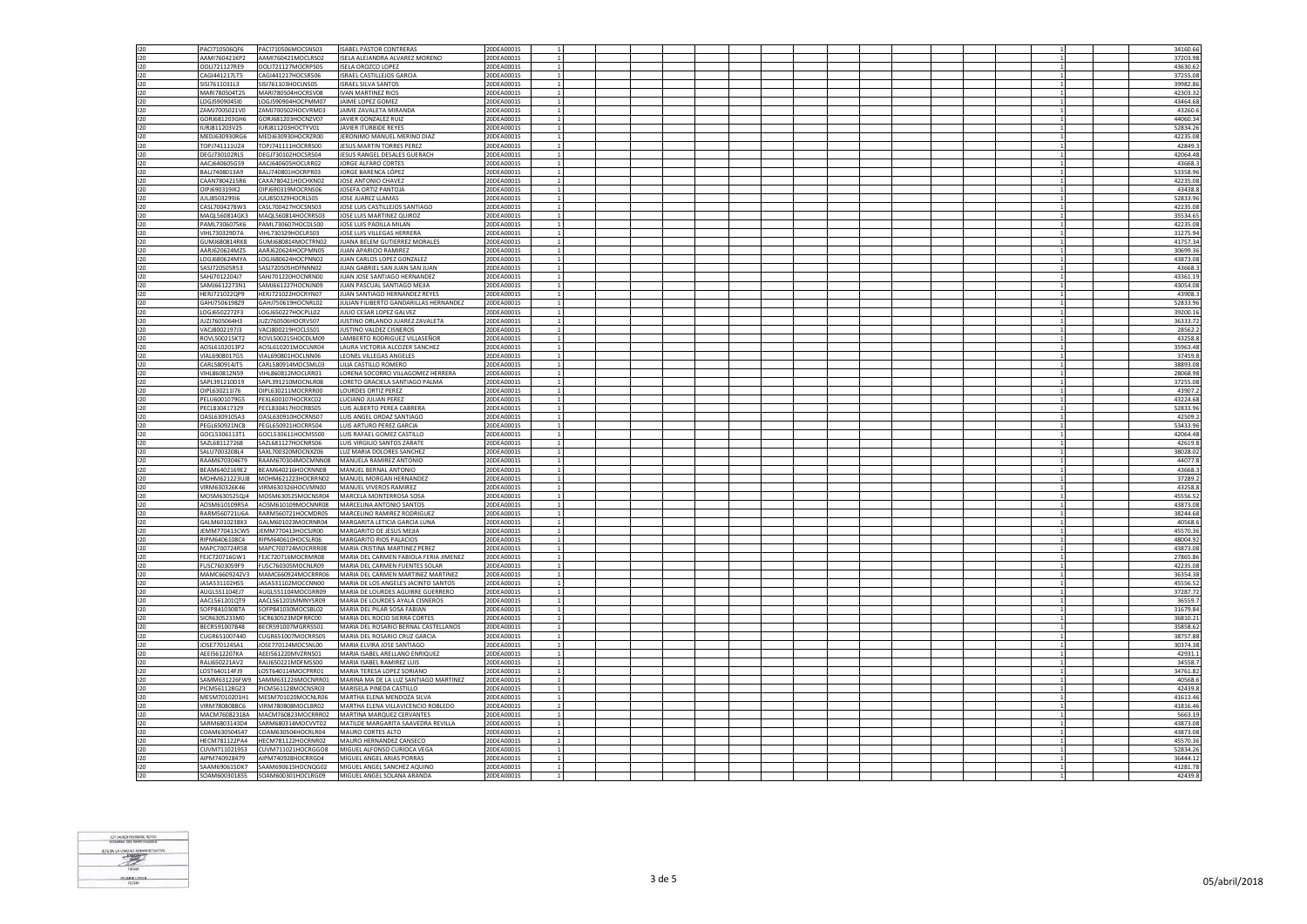| 120 | VACM740928PF1 | VACM740928HOCSRG03 | MIGUEL ANGEL VASQUEZ CORTES        | 20DEA0001S |  |  |  |  |  |                | 32798.52 |
|-----|---------------|--------------------|------------------------------------|------------|--|--|--|--|--|----------------|----------|
| 120 | ROHM7109022HA | ROHM710902MOCSRR07 | MIRNA GABRIELA ROSAS HERRERA       | 20DEA0001S |  |  |  |  |  |                | 39561.14 |
| 120 | CAMO770528556 | CAXM770528MOCHXN19 | MONICA CHAVEZ                      | 20DEA0001S |  |  |  |  |  |                | 39648.78 |
|     |               |                    |                                    |            |  |  |  |  |  |                |          |
| 120 | POCN690525Q68 | POCN690525MCCTND06 | NIDELVIA MARGARITA POOT CANUL      | 20DEA0001S |  |  |  |  |  |                | 46677    |
| 120 | LIEN6509218R7 | LIEN650921HOCBSX04 | NOE LIBORIO ESCAMILLA              | 20DEA0001S |  |  |  |  |  | $\overline{1}$ | 42849.   |
| 120 | CUNO641222214 | CUXN641222MOCVXR07 | NORMA EUNICE CUEVAS                | 20DEA0001S |  |  |  |  |  |                | 37664.58 |
| 120 | HFSN780925235 | HESN780925MOCRLR00 | NORMA HERNANDEZ SOLIS              | 20DEA0001S |  |  |  |  |  | $\mathbf{1}$   | 33632.56 |
| 120 | NAJO820513M93 | NAJ0820513MOCRRB09 | OBDULIA NARANJO JARQUIN            | 20DEA0001S |  |  |  |  |  |                | 33449.74 |
| 120 | SILO640518QW1 | SILO640518MOCLPL03 | OLIVA REMEDIOS SILVA LOPEZ         | 20DEA0001S |  |  |  |  |  | $\overline{1}$ | 43709.2  |
| 120 | RABO800823P97 | RABO800823HOCMSS02 | OSCAR DAMIAN RAMOS BUSTAMANTE      | 20DEA0001S |  |  |  |  |  | 1              | 30374.38 |
| 120 | OIGO7711174B0 | OIGO771117HOCRTS08 | OSCAR ORTIZ GUTIERREZ              | 20DEA0001S |  |  |  |  |  |                | 28068.98 |
|     |               |                    |                                    |            |  |  |  |  |  | <sup>1</sup>   |          |
| 120 | IUPO750613A1A | IUPO750613HOCRCS06 | OSVALDO ANTONIO IUAREZ PICHARDO    | 20DEA0001S |  |  |  |  |  |                | 28272.1  |
| 120 | BAOO960326638 | BAOO960326HOCRJS00 | OSVALDO JAVIER BARRITA OJEDA       | 20DEA0001S |  |  |  |  |  |                | 27865.8  |
| 120 | MIMP821215BC6 | MIMP821215HOCGRB01 | PABLITO MIGUEL MARTINEZ            | 20DEA0001S |  |  |  |  |  |                | 30079.88 |
| 120 | GARP750217RB5 | GARP750217MOCLYT08 | PATRICIA GALINDO REYES             | 20DEA0001S |  |  |  |  |  |                | 29816.96 |
| 120 | GOMP8107018G7 | GOMP810701HOCMRD00 | PEDRO GOMEZ MARQUEZ                | 20DEA0001S |  |  |  |  |  |                | 36333.72 |
|     |               |                    |                                    |            |  |  |  |  |  |                |          |
| 120 | PELP621007PX6 | PELP621007HOCRPD07 | PEDRO MARCOS PEREZ LOPEZ           | 20DEA0001S |  |  |  |  |  |                | 43873.08 |
| 120 | MAPE6206013R5 | MAXP620601HOCRXD07 | PEDRO MARTINEZ                     | 20DEA0001S |  |  |  |  |  |                | 41042.8  |
| 120 | PEPE620429G29 | PEXP620429HOCRXD07 | PEDRO PEREZ                        | 20DEA0001S |  |  |  |  |  |                | 53508.96 |
| 120 | FETP761101LQ1 | FETP761101HOCLRR00 | PERFECTO FELIPE TRAPAGA            | 20DEA0001S |  |  |  |  |  | $\mathbf{1}$   | 42849.3  |
| 120 | MAGP710531ST2 | MAGP710531MOCRRT08 | PETRONILA MARTINEZ GARCIA          | 20DEA0001S |  |  |  |  |  |                | 42644.58 |
| 120 | AAHP811128FA5 | AAHP811128HOCLRR04 | PRISCILIANO ALVARADO HERNANDEZ     | 20DEA0001S |  |  |  |  |  |                | 52834.08 |
| 120 | MFFR840505JP4 | MFFR840505MOCNNF07 | <b>RAFAFLA MENDOZA FUENTES</b>     | 20DEA0001S |  |  |  |  |  | $\overline{1}$ | 36538.46 |
|     | FOGR7109293C0 | FOGR710929HHGLNF05 | RAFAEL FLORES GONZALEZ             | 20DEA0001S |  |  |  |  |  |                | 43463.58 |
| 120 |               |                    |                                    |            |  |  |  |  |  |                |          |
| 120 | AFIR781024IF3 | AFIR781024HOCCME02 | RAFAEL WENCESLAO ACEVEDO JIMENEZ   | 20DEA0001S |  |  |  |  |  | $\mathbf{1}$   | 30148.14 |
| 120 | VAMR660527UA1 | VAMR660527HOCSRN03 | RANULFO VASQUEZ MARTINEZ           | 20DEA0001S |  |  |  |  |  |                | 39200.16 |
| 120 | HECR740928IY6 | HECR740928MOCRCQ01 | RAQUEL HERNANDEZ COCA              | 20DEA0001S |  |  |  |  |  | $\mathbf{1}$   | 39027.3  |
| 120 | MELR631203GX9 | MELR631203HOCNPL01 | RAUL ELISEO MENDOZA LOPEZ          | 20DEA0001S |  |  |  |  |  |                | 44328.08 |
| 120 | SAGR651023746 | SAGR651023HOCNML05 | RAUL SANTIAGO GOMEZ                | 20DEA0001S |  |  |  |  |  | $\mathbf{1}$   | 43395.32 |
| 120 | SIVR6201201UA | SIVR620120HOCLNL06 | RAUL SILVA VENTURA                 | 20DEA0001S |  |  |  |  |  |                | 43838.95 |
|     |               |                    |                                    |            |  |  |  |  |  |                |          |
| 120 | TOTR7010057D4 | TOTR701005HOCLRL07 | RAUL TOLEDO TORRES                 | 20DEA0001S |  |  |  |  |  |                | 42030.36 |
| 120 | VALR63081448A | VALR630814HOCRRL03 | RAUL VARELA LARA                   | 20DEA0001S |  |  |  |  |  |                | 43294.08 |
| 120 | BACR540320RB5 | BACR540320HOCLSN02 | RENE HUGO BALDERAS CASTILLO        | 20DEA0001S |  |  |  |  |  |                | 37289.2  |
| 120 | CAUR7611067Q2 | CAUR761106HOCBRY00 | REY DAVID CABRERA URZUA            | 20DEA0001S |  |  |  |  |  |                | 39609.66 |
| 120 | SAPR650531A23 | SAPR650531MOCNRY04 | REYNA VIRGEN SANTIAGO PEREZ        | 20DEA0001S |  |  |  |  |  |                | 43258.8  |
| 120 | EUMR700919FU1 | EUMR700919HOCSNC05 | RICARDO ESTUDILLO MONTALVO         | 20DEA0001S |  |  |  |  |  |                | 41689.   |
| 120 | SADR851009V57 |                    | RICARDO JAVIER SANTANA DAVILA      | 20DEA0001S |  |  |  |  |  |                | 27865.86 |
|     |               | SADR851009HOCNVC08 |                                    |            |  |  |  |  |  |                |          |
| 120 | MAPR7503245K3 | MAPR750324HOCRNB08 | ROBERTO CARLOS MARTINEZ PINACHO    | 20DEA0001S |  |  |  |  |  |                | 29597.05 |
| 120 | IPR770214DV3  | JIPR770214HOCMXB07 | ROBERTO JIMENEZ PIÑON              | 20DEA0001S |  |  |  |  |  |                | 41893.84 |
| 120 | OOCR650213L68 | OOCR650213HOCRSB03 | ROBERTO OROZCO CASTILLO            | 20DEA0001S |  |  |  |  |  |                | 40053.28 |
| 120 | VIGR660513EU1 | VIGR660513HOCCLB08 | ROBERTO VICTORIO GALVAN            | 20DEA0001S |  |  |  |  |  | $\mathbf{1}$   | 43907.   |
| 120 | LOLR711207D61 | LOLR711207MOCPSC08 | ROCELIA LOPEZ LUIS                 | 20DEA0001S |  |  |  |  |  | $\mathbf{1}$   | 40633.38 |
| 120 | AELR6609232Z2 | AELR660923MVZRPC02 | ROCIO DEL CARMEN ARELLANO LOPEZ    | 20DEA0001S |  |  |  |  |  | $\mathbf{1}$   | 53509.14 |
|     |               |                    |                                    |            |  |  |  |  |  |                |          |
| 120 | EOR780413UD5  | FEOR780413MDFRRC04 | ROCIO FERIA ORTIZ                  | 20DEA0001S |  |  |  |  |  |                | 40732.18 |
| 120 | GUSR6510162R4 | GUSR651016MOCZLC03 | ROCIO JULIA GUZMAN SOLANA          | 20DEA0001S |  |  |  |  |  | $\overline{1}$ | 42235.0  |
| 120 | LOLR880612287 | LOLR880612HOCPPG06 | ROGELIO WILFRIDO LOPEZ LOPEZ       | 20DEA0001S |  |  |  |  |  | $\mathbf{1}$   | 33979.14 |
| 120 | BERR661114SE5 | BERR661114HOCNBQ02 | ROQUE BENIGNO ROBLES               | 20DEA0001S |  |  |  |  |  | $\mathbf{1}$   | 46418.77 |
| 120 | CAFR6201074X8 | CAFR620107MOCNBS01 | ROSA ANGELICA CANELA FABIAN        | 20DEA0001S |  |  |  |  |  |                | 35623.16 |
| 120 | CAPR580831161 | CAPR580831MOCNLS08 | ROSA CANSECO PALACIOS              | 20DEA0001S |  |  |  |  |  |                | 45556.52 |
| 120 | AFSR691213598 | AFSR691213MOCLNS09 | <b>ROSA FLIA ALFIO SANCHEZ</b>     | 20DEA0001S |  |  |  |  |  | $\mathbf{1}$   | 42372.56 |
|     |               |                    |                                    |            |  |  |  |  |  |                |          |
| 120 | PEHR670102NS8 | PEHR670102MOCRRS06 | ROSA ELVA PEREZ HERNANDEZ          | 20DEA0001S |  |  |  |  |  |                | 40128.78 |
| 120 | SACR540827448 | SACR540827MOCLSS02 | ROSALBA SALINAS CASTILLO           | 20DEA0001S |  |  |  |  |  |                | 45173.08 |
| 120 | MOMR710104EP3 | MOMR710104MOCNRS02 | ROSA MADEL MONTAÑO MARTINEZ        | 20DEA0001S |  |  |  |  |  |                | 40267.4  |
| 120 | AENR661011LN9 | AENR661011MOCNRS04 | ROSA MARIA ANGELES NARANJO         | 20DEA0001S |  |  |  |  |  |                | 33957.54 |
| 120 | GALR710301FK6 | GALR710301MOCLBS04 | ROSA MARIA GALLEGOS LABIAS         | 20DEA0001S |  |  |  |  |  |                | 43258.8  |
| 120 | SATR6912146Q8 | SATR691214MOCNRS00 | ROSA MARIA SANCHEZ TORIS           | 20DEA0001S |  |  |  |  |  |                | 42439.8  |
|     |               |                    |                                    |            |  |  |  |  |  |                |          |
| 120 | SAVR730830US0 | SAVR730830MOCNLS02 | ROSA SANCHEZ VALDIVIESO            | 20DEA0001S |  |  |  |  |  |                | 29693.94 |
| 120 | ZAAR611001IO7 | ZAAR611001MOCRRS02 | ROSELIA ZARATE ARAGON              | 20DEA0001S |  |  |  |  |  |                | 39131.14 |
| 120 | SAMR730519K81 | SAMR730519HOCNNB00 | RUBEN MARCIAL SANCHEZ MENDOZA      | 20DEA0001S |  |  |  |  |  |                | 43258.8  |
| 120 | MOSR561221FU1 | MOSR561221HOCRNB06 | RUBEN MORALES SANCHEZ              | 20DEA0001S |  |  |  |  |  |                | 42271.44 |
| 120 | MEMR6511251H5 | MEMR651125HOCCNB09 | RUBICEL MECOTT MONTERO             | 20DEA0001S |  |  |  |  |  |                | 39609.66 |
| 120 | LOAR670604CT0 | LOAR670604MOCPNT05 | RUTILIA LOPEZ ANTONIO              | 20DEA0001S |  |  |  |  |  |                | 37816.88 |
| 120 | CEGS710830V62 | CEGS710830HOCRNB08 | SABINO CERON GONZALEZ              | 20DEA0001S |  |  |  |  |  |                | 43054.0  |
| 120 | MARS730806MF6 | MARS730806HOCTDL04 | SALVADOR ANGEL MATA RODRIGUEZ      | 20DEA0001S |  |  |  |  |  | $\mathbf{1}$   | 43224.68 |
|     |               |                    |                                    |            |  |  |  |  |  |                |          |
| 120 | BOZS750625BW0 | BOZS750625HOCRRL04 | SALVADOR JERONIMO BORJON ZARATE    | 20DEA0001S |  |  |  |  |  | $\mathbf{1}$   | 42030.36 |
| 120 | GORS740318BX7 | GORS740318MDFMYN03 | SANDRA ANGELICA GOMEZ REYES        | 20DEA0001S |  |  |  |  |  |                | 38787.32 |
| 120 | CEPS790216GE3 | CEPS790216MOCRCN04 | SANDY CERVANTES PACHECO            | 20DEA0001S |  |  |  |  |  |                | 37548.93 |
| 120 | TAGS8707172C1 | TAGS870717HOCBLL01 | SAULTABLADA GALINDO                | 20DEA0001S |  |  |  |  |  | $\overline{1}$ | 52834.08 |
| 120 | CERS760914V49 | CERS760914HOCLMY01 | SEYMER CELAYA RAMIREZ              | 20DEA0001S |  |  |  |  |  |                | 39473.06 |
| 120 | GORS630531PT4 | GORS630531MOCDSL00 | SILVIA GODINEZ RASGADO             | 20DEA0001S |  |  |  |  |  |                | 42439.8  |
| 120 | MOGS5304189F4 | MOGS530418MOCRRL05 | SILVIA MORALES GARCIA              | 20DEA0001S |  |  |  |  |  |                | 35844.1  |
|     |               |                    |                                    |            |  |  |  |  |  |                |          |
| 120 | NAGS6806277IA | NAGS680627MOCVRC07 | SOCORRO NAVARRO GARCIA             | 20DEA0001S |  |  |  |  |  |                | 37819.48 |
| 120 | FAGS610530QG0 | FAGS610530MDFRNL05 | SOLEDAD FRANCO GONZALEZ            | 20DEA0001S |  |  |  |  |  |                | 35890.73 |
| 120 | GALS700622D4A | GALS700622MOCRPY07 | SYLVIA MAGDALENA GARCIA LOPEZ      | 20DEA0001S |  |  |  |  |  |                | 31865.46 |
| 120 | LUSS681111QD6 | LUSS681111MOCSNY01 | SYLVIA VICTORIA LUIS SANTOS        | 20DEA0001S |  |  |  |  |  |                | 39645    |
| 120 | GANT8105197E8 | GANT810519HOCRXR00 | TARCIS GARCIA NUÑEZ                | 20DEA0001S |  |  |  |  |  |                | 32718.52 |
| 120 | BEHT770609MB1 | BEHT770609MOCNRD07 | TEODORA BENITEZ HORCASITAS         | 20DEA0001S |  |  |  |  |  |                | 28728.72 |
| 120 | LOLT6312289C4 | LOLT631228MOCPSF08 | <b>TEOFILA LOPEZ LUIS</b>          | 20DEA0001S |  |  |  |  |  |                | 44282.52 |
|     |               |                    |                                    |            |  |  |  |  |  |                |          |
| 120 | LAPT880913UN6 | LAPT880913MVZRXR08 | TERESA DE JESUS LARA PEÑA          | 20DEA0001S |  |  |  |  |  |                | 52834.14 |
| 120 | VIAT590910ID0 | VIAT590910MOCLLR06 | ERESA DE JESUS VILLASANTE ALDERETE | 20DEA0001S |  |  |  |  |  |                | 38030.66 |
| 120 | LOHT671003KL7 | LOHT671003MOCPRR02 | TERESITA DE JESUS LOPEZ HERNANDEZ  | 20DEA0001S |  |  |  |  |  |                | 40370.72 |
| 120 | MAPT670924LK2 | MAPT670924MOCRRR09 | TEREZA MARTINEZ PEREZ              | 20DEA0001S |  |  |  |  |  |                | 43224.68 |
| 120 | CUJT751221MS1 | CUJT751221HOCRRM06 | TOMAS PEDRO CRUZ JARQUIN           | 20DEA0001S |  |  |  |  |  |                | 43429.45 |
| 120 | MART680521O13 | MART680521MOCRIR01 | TRINIDAD VALENTINA MARTINEZ ROIAS  | 20DEA0001S |  |  |  |  |  |                | 34399.42 |